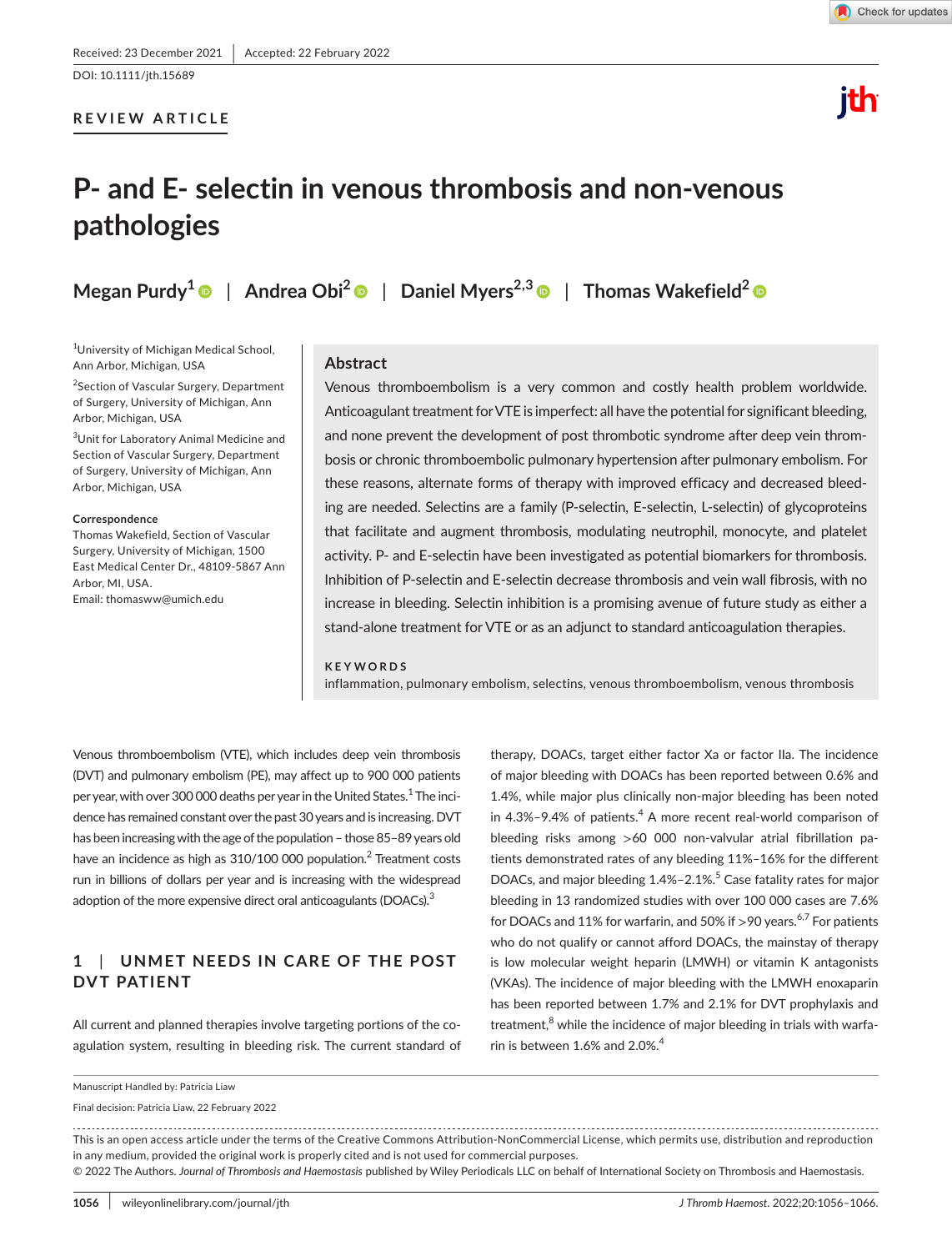The complications of DVT treatment extend beyond bleeding. A significant proportion of patients with significant iliofemoral and femoral-popliteal DVT will develop post thrombotic syndrome (PTS), $^9$  manifested as leg pain, swelling, varicosities and even venous ulceration. In the setting of iliofemoral DVT, significant PTS occurs in up to 50%-80% of patients.<sup>10</sup> Patients who suffer from PE find that dyspnea and poor physical performance is very common after "adequately treated PE" along with the development of chronic thromboembolic pulmonary hypertension (CTEPH).<sup>11</sup> The burden of VTE disease has been recognized, with the Surgeon General's call to action against VTE in 2008, yet the overall incidence of VTE and development of complications has not decreased.

# **2**  | **SELECTINS AND THEIR LIGANDS**

A full history of the mechanisms and functions of selectins and their ligands is beyond the scope of this concise review. However, this topic is covered in more detail by previous literature.<sup>12-15</sup>

#### **2.1**  | **P-selectin**

For over 150 years, venous thrombogenesis has been driven by the concept of Virchow's triad of circulatory stasis, endothelial injury, and blood hypercoagulability. In 1992, inflammation was implicated in thrombogenesis as it was shown that if the glycoprotein P-selectin was inhibited, thrombosis was decreased in a primate model of an arteriovenous fistula.<sup>16</sup> Selectins, including P-selectin, E-selectin, and L-selectin, are a family of calcium-dependent lectins (glycoproteins) that are expressed on the surface of platelets, endothelial cells and leukocytes. They are important mediators of leukocyte and immune cell adherence and transmigration into sites of inflammation and facilitate and augment thrombosis by modulating neutrophil and monocyte activity.17

P-selectin is a type-1 transmembrane protein, encoded by the Selectin-P (SELP) gene in humans. It is produced in megakaryocytes and endothelial cells, and is packaged in platelet alpha granules and endothelial cell Weibel-Palade bodies.<sup>17</sup> On stimulation, P-selectin is rapidly mobilized to the surface of the cell and then externalized. Just as rapidly P-selectin can be re-internalized and destroyed or recycled. The main ligand for P-selectin is P-selectin glycoprotein ligand-1 (PSGL-1), present on most leukocytes. P-selectin also binds platelet glycoprotein (Gp)1b, facilitating both leukocyte and platelet rolling and adhesion. P-selectin additionally triggers the release of procoagulant microparticles<sup>18</sup> and increases tissue factor expression on monocytes.<sup>19</sup> Both of these actions augment thrombosis. PSGL-1 plus microvesicles, originating from monocytes and endothelial cells, are elevated in patients with unprovoked VTE.<sup>20</sup> P-selectin expression on platelets also stabilizes initial glycoprotein IIb/IIIa-fibrinogen interactions, leading to the formation of large stable platelet aggregates.<sup>21</sup>

In a mouse model of complete inferior vena cava (IVC) stasis with IVC ligation, animals with elevated soluble P-selectin (sP-selectin) had a 50% increase in thrombus mass (thrombus weight/IVC length), while those animals with selectins gene deleted demonstrated a significant decrease in thrombus mass.<sup>22</sup> The increased thrombus mass in mice with elevated sP-selectin was associated with the release of procoagulant microparticles and neutrophil extracellular traps.<sup>23</sup> (Figure 1) Similar findings have been noted with a model of IVC stasis with partial IVC ligation. $^{24}$  The fact that similar findings have been found in these different models is important, as areas of complete stasis and partial stasis often exist simultaneously in the pathophysiology of clinical DVT. In another study using the model of complete IVC stasis, when mice were inoculated with *klebsiella pneumoniae* to induce pneumonia, they were found to have increased levels of circulating P-selectin.25 Since elevated sP-selectin is associated with DVT risk and sepsis increases risk for VTE, the role of P-selectin in sepsis associated DVT was explored. When sepsis was induced experimentally in mice with the endotoxin lipopolysaccharide, Pselectin was up-regulated at the vein wall.<sup>26</sup> These findings suggests that P-selectin also plays a role in VTE in the inflammatory setting of infection. Additionally, inflammatory cell entrance into the vein wall and surrounding tissue contributes to vein wall inflammation and eventually vein wall and valve fibrosis. These changes contribute to PTS development.

# **2.2**  | **P-selectin in human disease and as a biomarker**

Although it is the membrane associated P-selectin which primarily contributes to the pathogenesis of DVT, its soluble form has been evaluated in several studies as a biomarker for VTE. Membrane P-selectin forms dimers or oligomers to increase leukocyte membrane binding leading to the strong inflammatory and thrombotic responses, where sP-selectin is present as a monomer that is not sufficient to interact with its functional ligands.<sup>27,28</sup> sP-selectin is derived primarily from the proteolytic cleavage of transmembrane P-selectin, shed from activated platelets and endothelial cells. High levels of sP-selectin are associated with VTE and have been proposed as a biomarker with better diagnostic performance than Ddimer where it performed favorably compared with D-dimer when combined with the Wells Score.<sup>29,30</sup> When combined with a Wells Score ≥2, sP-selectin >90 ng/ml demonstrated a positive predictive value of 100% for the diagnosis of DVT in a prospective trial. Levels of sP-selectin of <60 ng/ml with a low probability Wells Score ruled out DVT with a sensitivity of 99% and negative predictive value of 96%.<sup>30</sup> A 2014 meta-analysis of sP-selectin that compared 586 VTE patients with 1843 controls found significantly increased sP-selectin in patients with VTE or with DVT alone and minimal heterogeneity among studies. $31$  Pooled sensitivity and specificity for sP-selectin were 0.57 (95% confidence interval, 0.30–0.82) and 0.73 (95% confidence interval, 0.51–0.90). A nonsignificant trend to higher sP-selectin levels in proximal DVT compared with distal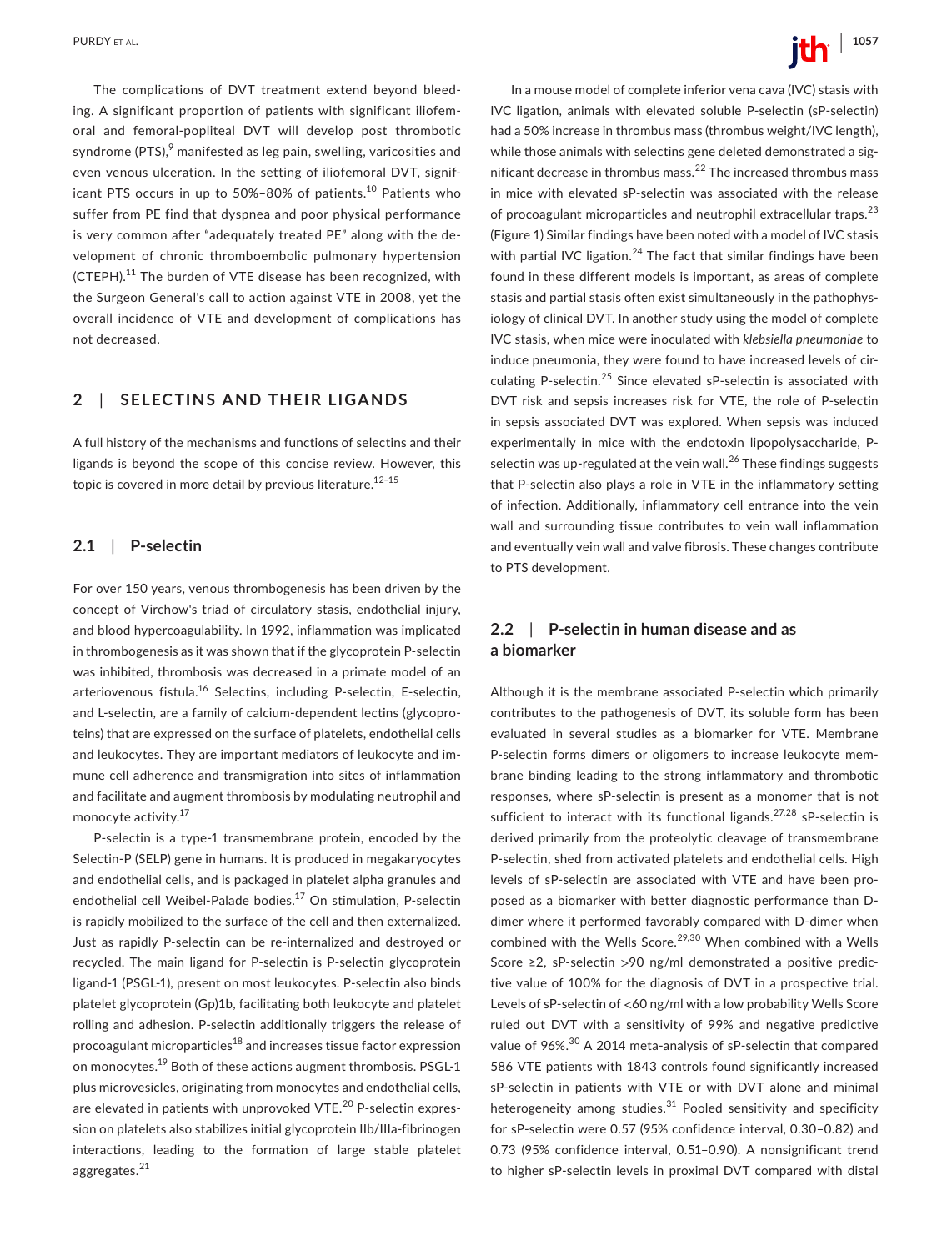



**FIGURE 1** E-selectin and P-selectin involvement in thrombosis and inflammation. Upon activation of the endothelium or platelets, P-selectin becomes exposed and E-selectin becomes upregulated. These selectin glycoproteins, located on inflammatory cells (P- and Eselectin) and platelets (P-selectin) allow for leukocyte-endothelial, leukocyte-platelet, and leukocyte-leukocyte interactions, the release of tissue factor rich microparticles from neutrophils, the upregulation of tissue factor on monocytes, and thus the facilitation of thrombosis and thrombosis amplification. At the same time, other inflammatory cells hone into the area of thrombosis. These include neutrophils which become activated to produce procoagulant neutrophil extracellular traps. These inflammatory cells bind to other receptors such as the MAC-1 receptor, facilitating the production of fibrin, the accumulation of red blood cells, and the ultimate development of a very cellular thrombus. Additionally, inflammatory cell entrance into the vein wall and surrounding tissue contributes to vein wall inflammation and eventually vein wall and valve fibrosis. Note circulating sP-selectin (s). The location of the primary mechanism of action for the inhibitors of P-selectin (including inhibitors to the PSGL-1 ligand) and E-selectin are included

DVT has been demonstrated $32$  and, similarly, a nonsignificant trend was shown for increased sP-selectin levels with greater extent of thrombus. Patients who experienced recurrent VTE had significantly higher levels of sP-selectin than patients who did not have a recurrent VTE.<sup>33</sup> 544 patients were prospectively followed after their first unprovoked VTE and after finishing the corresponding anticoagulant. Patients with VTE recurrence had significantly higher levels of sP-selectin than patients who did not have a VTE recurrence. Additionally, patients with a sP-selectin level greater than the  $75<sup>th</sup>$ percentile were 1.7 times more likely to have a VTE recurrence.

sP-selectin has been widely studied as a biomarker for cancer, and has been identified as a biomarker of cancer-associated thrombosis in a general cancer population.<sup>34</sup> Specific cancers that have been identified by sP-selectin include non-small cell lung cancer,<sup>35</sup> breast, lung, gastrointestinal tract, pancreas, kidney, prostate, brain and hematological malignancies. $36,37$  sP-selectin has also been implicated in VTE in infectious and inflammatory states. Sickle cell disease (SCD) is an inflammatory disease with elevated sP-selectin

and elevated DVT risk.<sup>38,39</sup> The reported cumulative risk for VTE in SCD ranges from 2.9% in children up to 25.0% in adults. Although clinical and laboratory risk factors for VTE are not clear, its clinical importance in SCD is highlighted by a 2.3- to 2.9-fold increased risk of death in those with vs. without a VTE event. The genetic basis for VTE risk in SCD has not been previously reported, but variants implicated in other non-SCD African American cohorts may be relevant.

Patients with human immunodeficiency virus (HIV) who also experienced VTE had increased levels of D-dimer, hyaluronic acid, and sP-selectin.<sup>40</sup> In a murine study, obesity was associated with increased sP-selectin expression and formation of monocyte-platelet conjugates.41 As obesity is a risk factor for VTE, this finding suggests that sP-selectin could play a causal role in VTE in obesity. As obstructive sleep apnea (OSA) is also associated with VTE, a meta-analysis was conducted that explored levels of sP-selectin in OSA.<sup>42</sup> In this analysis, sP-selectin levels were higher in patients with moderateto-severe OSA than in patients with mild or no OSA, regardless of patient body mass index (BMI) or blood source of plasma or serum.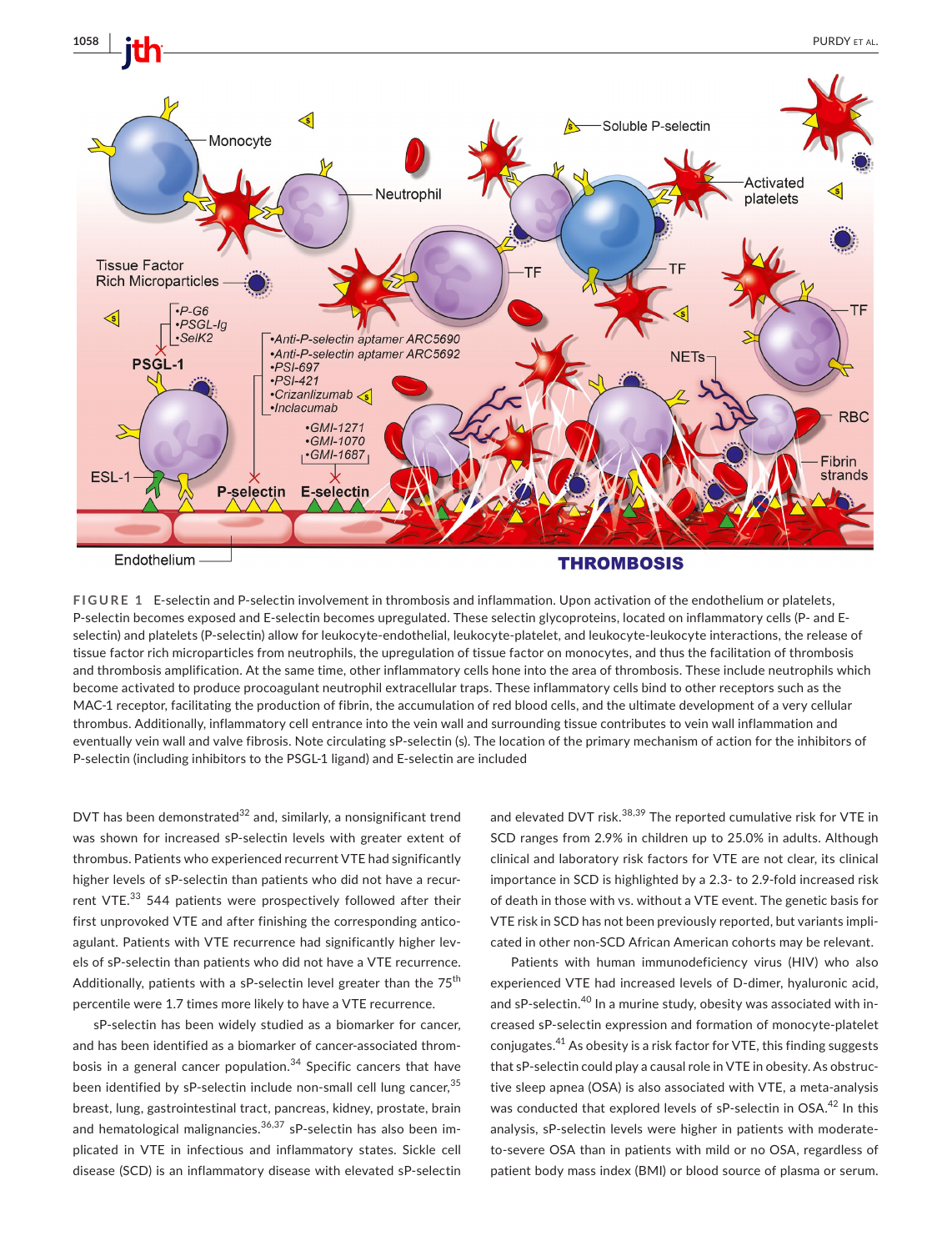COVID-19, the cause of the worldwide coronavirus pandemic, has also been associated with elevated rates of VTE.<sup>43</sup> Levels of sPselectin are significantly elevated in patients with COVID-19 when compared to controls. It was also determined that sP-selectin levels were positively correlated to COVID-19 severity. Upregulation of Pselectin on injured endothelium and activated platelets in COVID-19 could contribute to immunothrombosis and thromboinflammation, the hallmarks of COVID-19 coagulopathy.<sup>17</sup>

# **2.3**  | **P-selectin inhibitors (Table 1)**

The ability of multiple P-selectin inhibitors including small molecule inhibitors and receptor antagonists to limit thrombosis has been demonstrated in two different primate models, including IVC thrombosis and iliac vein thrombosis, and in rodent models of IVC thrombosis.44 A meta-analysis of five published primate studies revealed that vein re-opening was significantly greater with inhibitors to both P-selectin and its receptor PSGL-1 compared to saline, similar to results obtains with the LMWH enoxaparin.<sup>45-50</sup> Inflammation, measured by Gadolinium enhancement in the vein wall by magnetic resonance venography, was significantly decreased in the anti-Pselectin treated group when compared to saline, with no significant differences compared to enoxaparin treated animals. In addition, there was less prolongation in thrombin clotting time (TCT) with P-selectin/PSGL-1 inhibitors compared to enoxaparin, suggesting a lower bleeding potential ( $p < .0001$ ).<sup>50</sup>

In a primate iliac vein thrombosis model, anti-P-selectin aptamer (which blocks soluble and bound P-selectin/PSGL-1 interactions) was compared to an aptamer which blocks von Willebrand factor **(**vWF).51 In a treatment protocol where agents were given 2 days after thrombus formation, the anti-P-selectin aptamer resulted in the most open iliac vein lumen 21 days after thrombosis with 72% vein opening compared to 50% for enoxaparin, 13% for control, and 0% for the anti-VWF aptamer. In a prophylaxis protocol where the agent was circulating at the time of thrombosis, both aptamers produced similar results, although neither totally prevented initial thrombus formation.<sup>51</sup> Importantly, P-selectin inhibition resulted in less vein wall fibrosis measured by vein wall collagen immunostaining (a signal for a potential decrease in post-thrombotic vein wall fibrosis and PTS). P-selectin inhibition produced no significant increase in coagulation times, again suggesting less bleeding potential, even though the potential exists for bleeding as P-selectin deletion and not E-selectin deletion (in mice) has been found to cause defects in megakaryocytopoiesis $52$  and increase bleeding.<sup>53</sup>

Recently, a pegylated glycomimetic of the N terminus of PSGL-1 has been developed, PEG40-GSnP-6 (P-G6).<sup>54</sup> This agent was found to inhibit both mouse and human platelet-neutrophil and platelet-monocyte aggregations *in vitro* and to block plateletleukocyte interactions *in vivo*, interactions known to be dependent on PSGL-1-P-selectin binding.<sup>55</sup> The agent was then tested in the mouse model of electrolytic injury to the IVC and found to be equivalent to LMWH with no increase in bleeding time. Administration

resulted in a decrease in vein wall infiltrating Ly6G+ neutrophils and CD68+ macrophages 48 h after thrombus formation. Although this agent is very promising and warrants further study, a trial in thromboprophylaxis of elective knee surgery was negative using SELK2, an inhibitory antibody against PSGL-1, alone regarding total VTE and bleeding after surgery, suggesting either a difference in mechanism or target between inhibiting only PSGL-1 as opposed to the entire P-selectin-PSGL-1 axis.<sup>56</sup> However, data available on ClinicalTrials.gov reported that the combination of SelK2 plus Enoxaparin appeared favorable compared to SelK2 alone and Enoxaparin alone for prevention of DVT, but not PE without procedural hemorrhage [\(https://www.clinicaltrials.gov/ct2/show/](https://www.clinicaltrials.gov/ct2/show/NCT03812328?term=selk2&draw=2&rank=1;datanonpeer‐reviewed) [NCT03812328?term=selk2&draw=2&rank=1;](https://www.clinicaltrials.gov/ct2/show/NCT03812328?term=selk2&draw=2&rank=1;datanonpeer‐reviewed) data non peer-re[viewed](https://www.clinicaltrials.gov/ct2/show/NCT03812328?term=selk2&draw=2&rank=1;datanonpeer‐reviewed)) when used for DVT prophylaxis in elective knee surgery.

P-selectin inhibitors have also been explored in contexts other than VTE, as P-selectin has been shown to contribute to states of pathological inflammation and thrombosis including atherosclerosis, arterial thrombosis, and ischemia-reperfusion injury, among others.15 PSI-697, a selective P-selectin small molecule antagonist, has been evaluated in a clinical trial of healthy smokers.<sup>57</sup> This agent was found not to inhibit platelet-monocyte aggregate formation in humans, despite the fact that in an *ex*-*vivo* model of thrombosis, PSI-697 resulted in a reduction in thrombus formation at both high and low shear.<sup>58</sup> This agent has also been studied in experimental SCD, where it was shown to improve parameters associated with vaso-occlusion when given in a prophylactic fashion<sup>59</sup> and in a rat arterial injury model where it was shown to decrease intima/media ratios compared to vehicle controls (in addition to it positive effects in a rat venous thrombosis model in the same manuscript) $60$ rPSGL-Ig, a P-selectin trap, has been found effective to augment thrombolysis in animal models $^{61}$  and decrease restenosis in a swine angioplasty model.<sup>62</sup> In a canine coronary artery balloon occlusion model, rPSGL-Ig decreased myocardial injury and inflammation for at least 7 days after reperfusion of ischemic myocardium.<sup>63</sup> However, it failed in two phase II clinical trials to reduce myocardial infarction (MI) infarct size. $64,65$  It has also been studied in the field of liver transplantation and found to decrease ischemia and reperfusion injury in a single center phase II study.<sup>66</sup>

The anti-P-selectin aptamer ARC5690 has been studied in the context of SCD where it was found to inhibit the adhesion of sickle RBCs and leukocytes to endothelial cells by 90% and 80%, respectively, in mice. It also increased microvascular flow velocities, reduced leukocyte rolling flux, and reduced mortality in mice.<sup>67</sup> Inclacumab, a monoclonal antibody against P-selectin, has been studied in a first in human investigation, was well tolerated in 56 volunteers and did not affect bleeding or platelet aggregation.<sup>68</sup> Inclacumab has also been shown to inhibit platelet-leukocyte interaction in a concentration dependent manner in healthy volunteers.<sup>69</sup> In the context of cardiac disease including acute coronary syndrome (ACS) and MI, Inclacumab reduced myocardial damage after percutaneous coronary intervention (PCI) in patients with non–ST-segment elevation MI,<sup>70</sup> and results were best if the agent was administered  $<$ 3 h before the PCI event.<sup>71</sup> However, this agent has been discontinued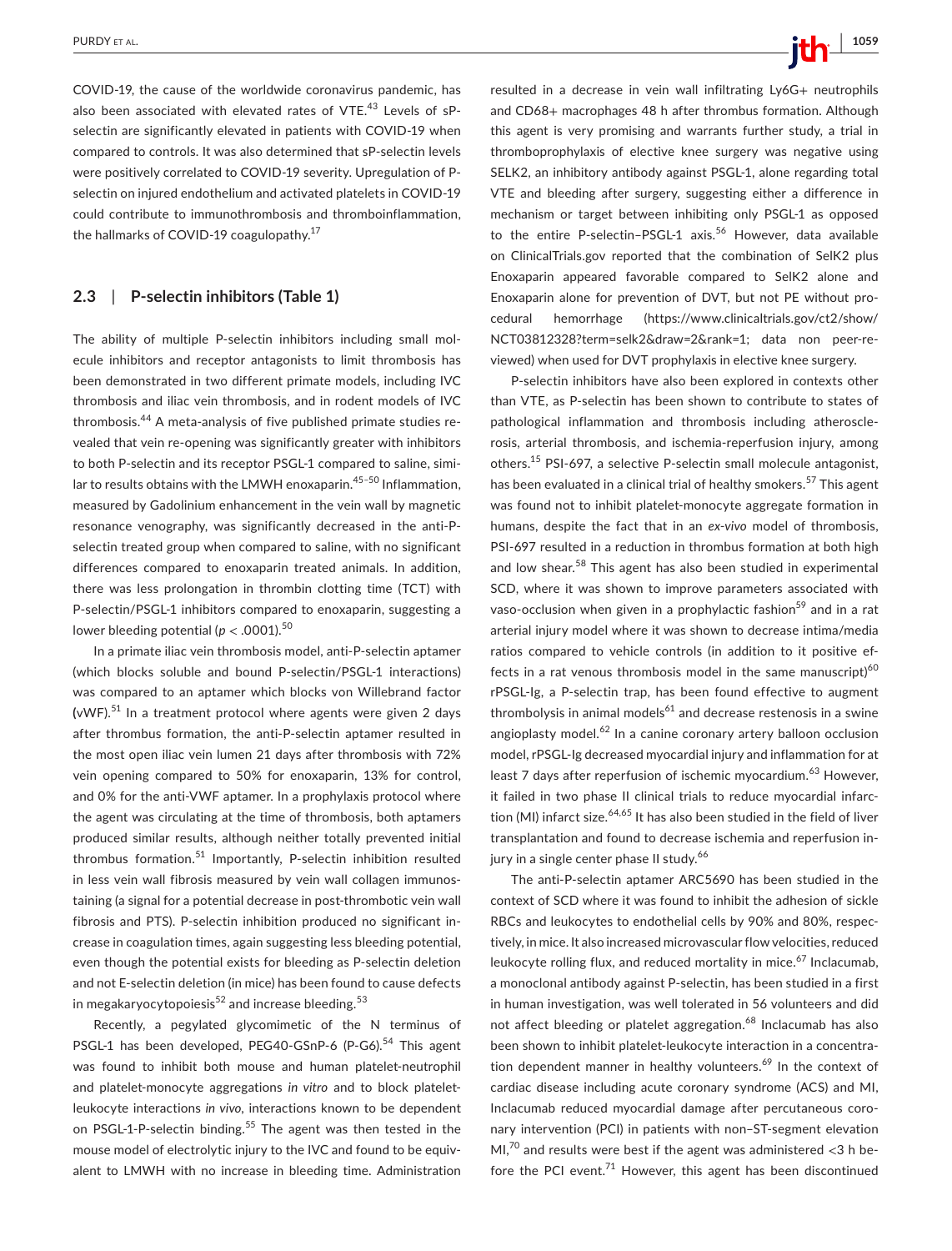TABLE 1 P-selectin inhibitors investigated for use in VTE and other disorders **TABLE 1** P-selectin inhibitors investigated for use in VTE and other disorders

| FDA approval                   | $\frac{1}{2}$                                                              | $\frac{1}{2}$                                                                               | $\frac{1}{2}$                                      | $\frac{1}{2}$                                         | $\frac{1}{2}$                                         | Yes: SCD, VOC                                                                                 | $\frac{1}{2}$                      |
|--------------------------------|----------------------------------------------------------------------------|---------------------------------------------------------------------------------------------|----------------------------------------------------|-------------------------------------------------------|-------------------------------------------------------|-----------------------------------------------------------------------------------------------|------------------------------------|
| Ongoing clinical trials        |                                                                            |                                                                                             |                                                    |                                                       | Phase 3: VOC in SCD                                   | Phase 1/2: Myelofibrosis<br>Phase 2: Priapism; RVCL<br>Phase 4 COVID-19<br>Phase 2, 3, 4: SCD |                                    |
| Completed clinical trials      | PSI-697: Smokers and<br>Scleritis                                          | Phase II:MI size reduction,<br>liver transplantation                                        |                                                    |                                                       | vascular disorders<br>ACS; MI; Peripheral             |                                                                                               | DVT, COPD                          |
| Preclinical model<br>evaluated | atherosclerosis (arterial<br>PSI-697: VTE, SCD,<br>PSI-421: VTE<br>injury) | ischemia/reperfusion<br>transplantation, and<br>restenosis, MI, liver<br>VTE, thrombolysis, | VTE, SCD                                           | VTE                                                   | SCD                                                   | SCD, myelofibrosis                                                                            | VTE                                |
| MOA                            | Selective P-selectin small molecule<br>antagonists                         | APSGL-1 trap                                                                                | Pegylated anti-P-selectin aptamer                  | Pegylated glycomimetic of the N terminus<br>of PSGL-1 | Recombinant monoclonal antibody against<br>P-selectin | Monoclonal antibody against P-selectin                                                        | Monoclonal antibody against PSGL-1 |
| Drug class                     | Small molecule                                                             | Conjugate                                                                                   | Aptamer                                            | Glycomimetic                                          | Antibody                                              | Antibody                                                                                      | Antibody                           |
| Agent                          | PSI-697 <sup>44,49,57,58,60</sup><br>and PSI-421 <sup>48</sup>             | PSGL-1g <sup>45-47,61-66</sup>                                                              | ARC5690 <sup>51,67</sup><br>ARC5692, <sup>51</sup> | PEG40-GSnP-6<br>$(P-G6)^{54,55}$                      | $Inclacumab^{68-71}$                                  | Crizanlizumab <sup>72-74</sup>                                                                | SelK2 <sup>56</sup>                |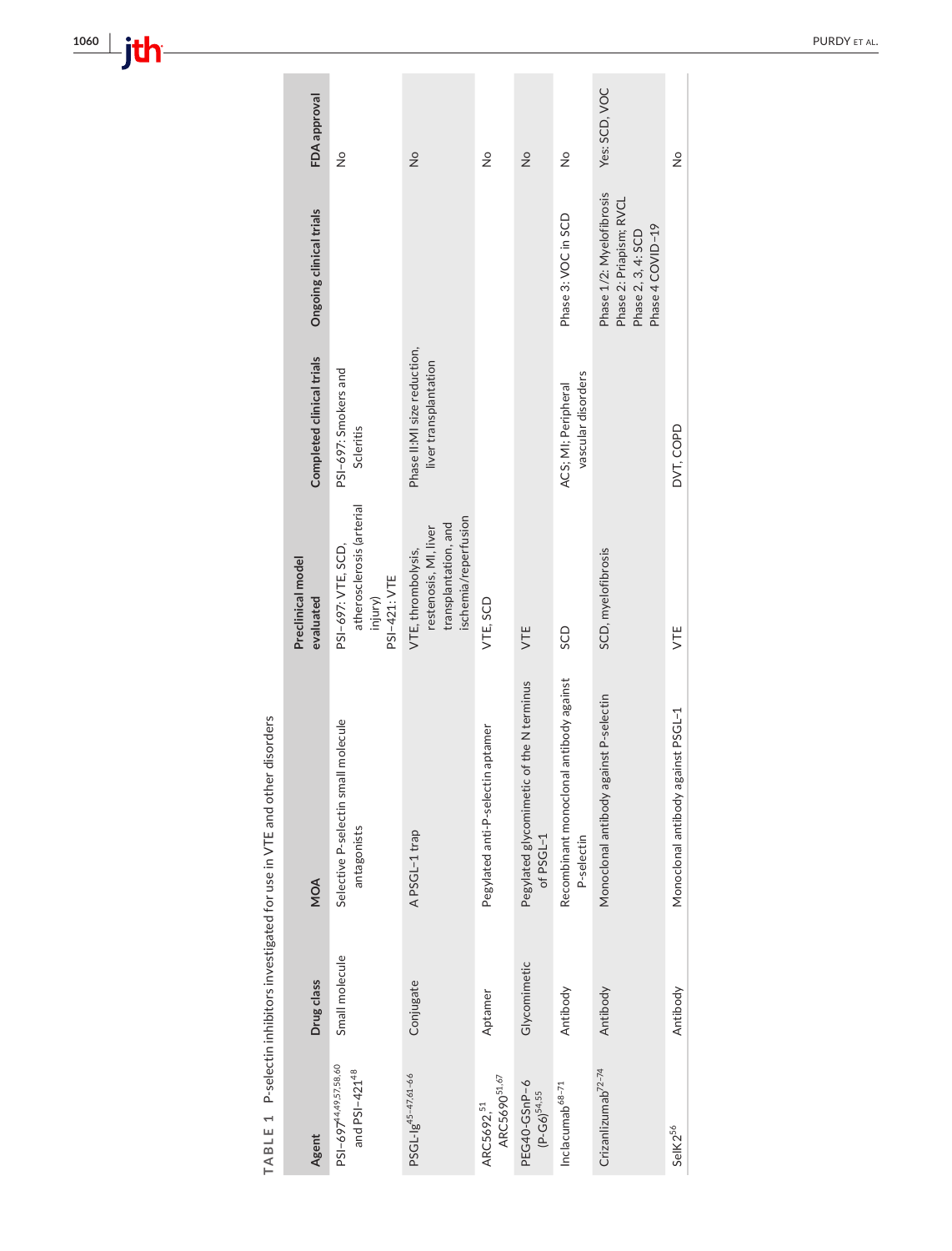for this indication. There are ongoing phase three clinical trials in vaso-occlusive crisis (VOC) and SCD. Table 2 Crizanlizumab, a humanized monoclonal antibody against P-selectin, has been approved by the U.S. Food and Drug Administration (FDA) for the treatment of VOC in SCD.<sup>72,73</sup> When used in patients with SCD, Crizanilzumab decreased the annual occurrence of VOC by 45%.<sup>72,74</sup> Currently, this agent is in a Phase 1/2 trial for myelofibrosis, Phase 2 trials for priapism, retinal vasculopathy and cerebral leukoencephalopathy (RVCL), Phase 2, 3, and 4 trials for SCD, and a Phase 2/4 trial for COVID-19. Table 2 Finally, the inhibitory antibody against PSGL-1, SelK2, is also being investigated for chronic obstructive pulmonary disease (COPD) and asthma.

#### **2.4**  | **E-selectin**

E-selectin is also a key regulator of thrombus formation and fibrin content. E-selectin is a glycoprotein expressed from activated endothelium that facilitates thrombosis, directly modulating neutrophil and monocyte activity. Figure 1 E-selectin resides primarily in the endothelium and associates closely with P-selectin to recruit leukocytes to sites of inflammation.<sup>15</sup> Eselectin can use the same receptor as P-selectin, but also has other additional leukocyte receptors. Although P-selectin is exposed at the vein wall as early as 6 h after DVT formation, E-selectin is upregulated and expressed later, approximately 2 days after DVT formation.<sup>75</sup>

E-selectin is an important regulator of thrombus formation and fibrin content in a mouse venous thrombosis model. P/E-selectin double-knockout mice had less thrombus burden and less inflammation when thrombosis was induced $75$  and E-selectin knockout mice had decreased fibrin content of the thrombus and less vein wall inflammation and fibrosis.<sup>50,51,76</sup> E-selectin has been shown to be efficient at raising the affinity and avidity of CD18 Macrophage-1 antigen (Mac-1) integrins which support neutrophil trafficking

 **PURDY ET AL. 1061**  $\frac{1}{2}$  **1061**  $\frac{1}{2}$  **1061**  $\frac{1}{2}$  **1061**  $\frac{1}{2}$  **1061**  $\frac{1}{2}$  **1061** 

to sites of acute inflammation and recruit platelets and red blood cells.<sup>77</sup> Sialyl-Lewis X (sLe<sup>x</sup>), expressed on L-selectin on leukocytes, is aggressively bound by E-selectin and on ligation, initiates the secretion of myeloid-related protein 8 (MRP8) and myeloid-related protein 14 (MRP14) that bind the toll-like receptor-4 (TLR4) to elicit the extension of β2-integrin receptor to an intermediate affinity state.<sup>78</sup> Neutrophil rolling over E-selectin at venous shear rates then transmits tension and catch-bond formation, resulting in a distinct signal to upshift the β2-integrin receptor to a high-affinity state, allowing leukocytes to stop rolling and extravasates into the vein wall, thrombus and local environment. These findings are bolstered by a study that explored the degree of leukocyte rolling, as a marker of endothelial inflammation and damage, in mice with and without E-selectin gene deletion. Mice IVCs were treated with tumor necrosis factor alpha (TNFα) to induce inflammation in both groups. As would be expected based on prior studies, increased leukocyte rolling velocity and rolling flux was observed in E-selectin gene-deleted mice as compared to wild type mice, while leukocyte adhesion was attenuated.79

# **2.5**  | **E-selectin in human disease and as a potential biomarker**

Endotoxin induced tissue factor mediated coagulation is enhanced in humans carrying the S128R E-selectin allele.<sup>80</sup> Patients homozygous for the *S128R* E-selectin allele have an increased risk for VTE recurrence, highlighting the importance of E-selectin in venous thrombosis. $81$  The importance of E-selectin inhibition in decreasing vein wall intimal thickness and fibrosis has been supported by a recent case-control study of 124 patients with DVT, of which 31 had severe PTS, 62 mild/no PTS, and 31 were healthy controls.<sup>82</sup> Patients with severe PTS demonstrated elevated levels of C-reactive protein (CRP), soluble intercellular adhesion molecule-1 (sICAM-1), soluble E-selectin (sE-selectin),

**TABLE 2** Ongoing clinical trials for P-selectin inhibitors (modified from *clinicaltrials*.*gov*)

| Ongoing: ClinicalTrials.Gov study numbers for Inclacumab    |             |           |                              |  |  |  |
|-------------------------------------------------------------|-------------|-----------|------------------------------|--|--|--|
| VOC in SCD                                                  | NCT04935879 | Phase 3   | Global blood therapeutics    |  |  |  |
| Recurrent VOC in SCD                                        | NCT04927247 | Phase 3   | Global blood therapeutics    |  |  |  |
| Ongoing: ClinicalTrials.Gov study numbers for Crizanlizumab |             |           |                              |  |  |  |
| COVID-19                                                    | NCT04505774 | Phase 4   | University of Pittsburgh     |  |  |  |
| Myelofibrosis                                               | NCT04097821 | Phase 1/2 | <b>Novartis</b>              |  |  |  |
| Priapism                                                    | NCT03938454 | Phase 2   | <b>Novartis</b>              |  |  |  |
| RVCL.                                                       | NCT04611880 | Phase 2   | <b>Washington University</b> |  |  |  |
| <b>SCD</b> (Pediatrics)                                     | NCT03474965 | Phase 2   | <b>Novartis</b>              |  |  |  |
| SCD                                                         | NCT04053764 | Phase 2   | <b>Novartis</b>              |  |  |  |
| <b>SCD</b>                                                  | NCT03264989 | Phase 2   | <b>Novartis</b>              |  |  |  |
| <b>SCD</b>                                                  | NCT03814746 | Phase 3   | <b>Novartis</b>              |  |  |  |
| <b>SCD</b>                                                  | NCT04657822 | Phase 4   | <b>Novartis</b>              |  |  |  |
| SCD                                                         | NCT04662931 | Phase 4   | <b>Novartis</b>              |  |  |  |
|                                                             |             |           |                              |  |  |  |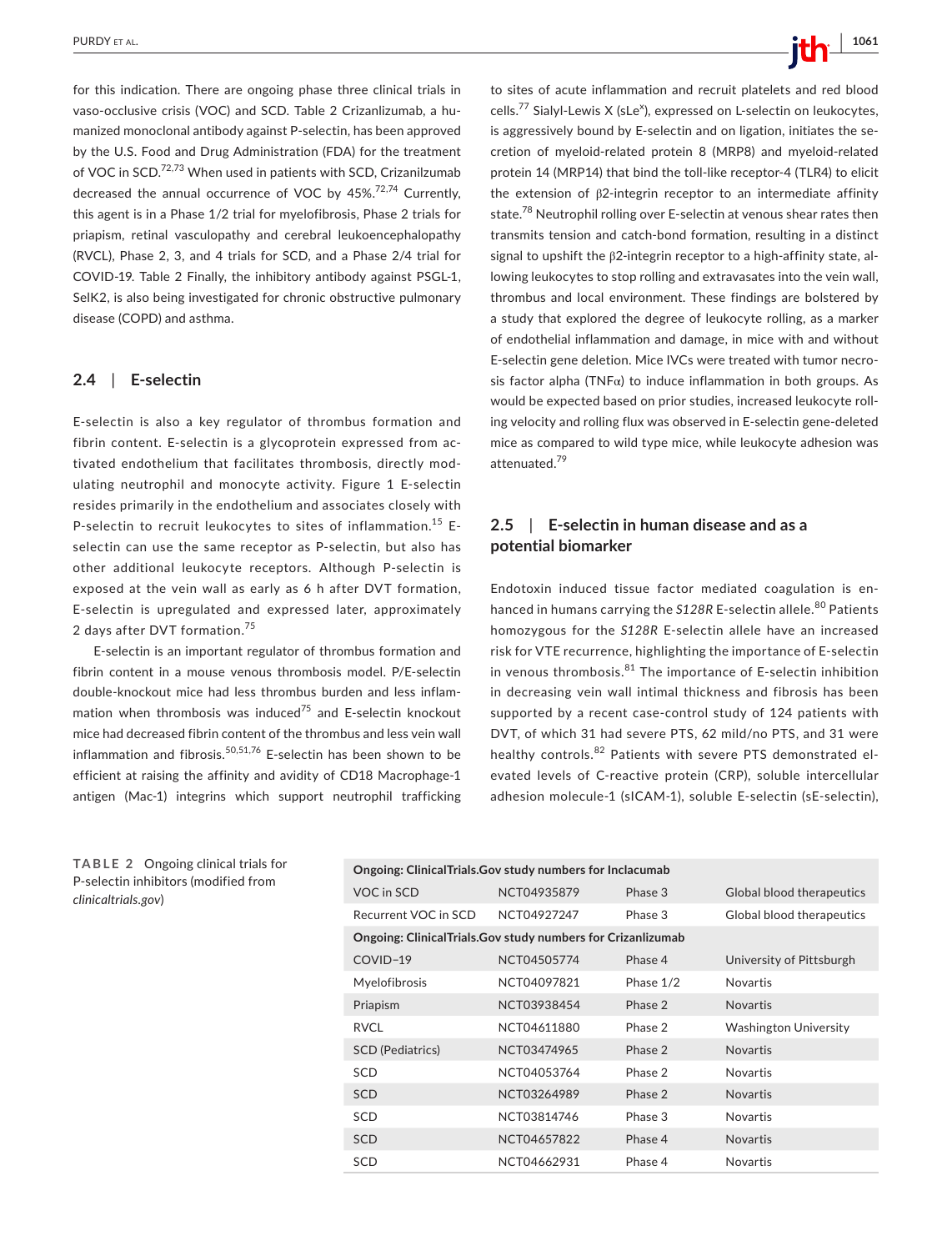and decreased matrix metalloproteinase (MMP-9), and monocyte chemoattractant protein-1 (MCP-1) levels when compared to patients with mild/no PTS, suggesting that patients with PTS present an altered inflammatory state many months after an acute thrombotic event. The increase in the levels of sE-selectin were statistically higher in patients with PTS compared to those with mild/no PTS.

Although the above discussion supports the role of endothelial-derived E-selectin in venous thrombogenesis and PTS, there have been studies that have found sE-selectin levels to be lower in DVT patients than controls $83,84$ or not significantly elevated, 85,86 and not elevated in patients with PTS, although levels of sE-selectin tended to be higher in the more severe case groups.<sup>87</sup> This is likely due to the fact that E-selectin is an endothelial cell associated glycoprotein which may not be readily released into the circulation. Thus, it has suggested that sE-selectin is not as good a biomarker for diagnosis of DVT as sPselectin, which tends to be rapidly released into the circulation on activation of platelets and endothelial cells and is a suboptimal biomarker with mixed results compared to the current standard of care. However, levels of sE-selectin have recently been suggested to be a good biomarker for patients with COVID-19 pneumonia requiring ICU care, likely related to the endothelial activation and inflammation.<sup>88</sup> Research by other authors has furthered the notion that E-selectin plays a significant role in VTE formation. Twenty-five patients with VTE were found to have both elevations in sE-selectin (EMP $_{62E}$ ) and a greater percentage of monocytes positive for E-selectin than patients without VTE, highlighting the evidence that E-selectin's release and role in the inflammatory pathway are significant in VTE.<sup>89</sup>

Venous thromboembolism is a common complication in other vascular pathologies. sE-selectin was studied in the setting of VTE in post-operative surgical patients with abdominal malignancies compared to those that did not undergo surgery nor have a malignancy.<sup>90</sup> It was concluded that sE-selectin levels were higher in patients in the former group. The authors again further suggested that sE-selectin could be utilized as a diagnostic tool for predicting DVT. In replicating the inflammatory reaction due to shear stress that occurs in saphenous vein graft failure for coronary artery bypass grafts, the role that E-selectin plays in endothelial cell dysfunction has been highlighted.91 Veins that were put under high stretch *in vitro*, in order to replicate vein arterialization and initiate inflammation, were found to have an increase in E-selectin endothelial surface markers when compared to veins that underwent low stretch, suggesting that Eselectin has a role in the inflammation of arterialized saphenous vein grafts. E-selectin has also been studied in the context of pulmonary arterial hypertension (PAH). $^{92}$  Patients with PAH were found to have significantly higher levels of sE-selectin than patients with normal pulmonary arterial pressure. The role of E-selectin in VTE has also been explored in sex differences. E-selectin endothelial cell-derived microparticle concentration was determined to be higher in females than males.<sup>93</sup> This higher E-selectin level was noted during the luteal phase of the menstrual cycle. The authors hypothesized that this

finding could play a role in the hypercoagulable state of premenopausal women.

#### **2.6**  | **E-selectin inhibitors (Table 3)**

An E-selectin inhibitor (GMI-1271) was equivalent to enoxaparin for limiting thrombosis in a mouse model of thrombosis that used stasis with some preserved flow, with a concurrent significant reduction in tail vein bleeding time.<sup>94</sup> A phase I and II clinical trial was then performed with GMI-1271 given to normal volunteers in a dose-dependent fashion as a one-time dose, then as a daily dose for 5 consecutive days, compared to enoxaparin or saline, and then used to treat calf vein DVT (sponsored by the National Institutes of Health [NIH] Vascular Interventions/Innovations and Therapies Advances [VITA] program). Biomarkers of inflammation and coagulation were measured, along with cell adhesion and leukocyte and platelet activation markers. $95$  In this study, findings included no serious adverse events. The inhibitor did not affect thromboelastrographic parameters, lower levels of sE-selectin were found in GMI-1271 treated volunteers, and lower leukocyte and platelet activation were seen in GMI-1271 treated volunteers (indicated by reduced myeloperoxidase [MPO] and MAC-1 levels). Two patients with calf vein DVT treated with 5 days of GMI-1271 had immediate relief of pain and significant increase in vein recanalization by day 19. In these patients, levels of  $TNF\alpha$  decreased from baseline to day 4 (6.84 ng/ml to 0), while CRP, D-dimer and tissue factor levels all trended lower.<sup>95</sup> Following this investigation, a primate study was performed of E-selectin inhibition with GMI-1271 alone and in combination with LMWH and LMWH alone. Iliac vein thrombosis was induced by balloon occlusion of the iliac vein for 6 h. Starting on day 2 after thrombosis, animals began treatment in two phases. In phase one, non-treated controls received no treatment ( $n = 5$ ) vs. animals treated with the E-selectin inhibitor GMI-1271, 25 mg/ kg, subcutaneous (SC), once daily ( $n = 4$ ) for 21 days.<sup>96</sup> In Phase 2, animals were treated with GMI-1271 plus a combination of LMWH 1.5 mg/kg or 40 mg (GMI +LMWHc), SC, once daily  $(n = 8)$  for 19 days; and animals treated with LMWH 1.5 mg/kg or 40 mg (LMWHc) alone, SC once daily (*n* = 6) for 19 days. Percent vein recanalization by magnetic resonance venography was highest in the GMI-1271 alone group followed by GMI-1271 plus LMWHc, both significantly different from control. On ultrasound examination, animals treated with GMI-1271 alone had no decrease in open vein lumen by day 21, whereas decreases were observed in groups GMI-1271 plus LMWHc (−26%), LMWHc alone (−27%), and controls (−80%). Vein wall inflammation decreased significantly in all treated groups. Intimal fibrosis and intimal thickness were best preserved in the GMI-1271 alone group. An analysis of total vein wall collagen revealed a trend in all treated groups of decreasing vein wall collagen content. No clinically significant bleeding events were noted in any group. The LMWH groups trended to have prolonged coagulation test values, whereas E-selectin inhibition with GMI-1271 did not cause clinically significant changes in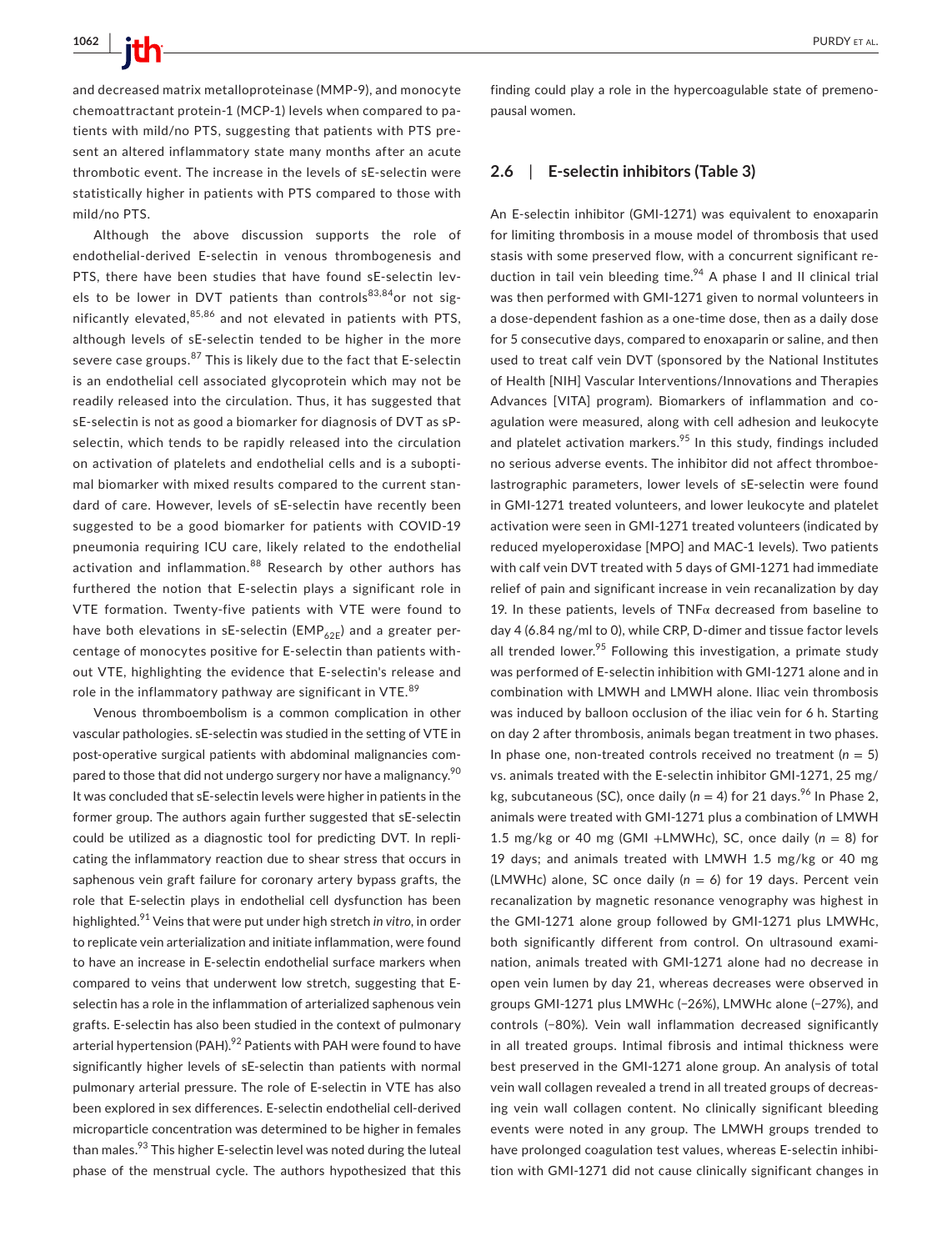**TABLE 3** E-selectin inhibitors investigated for use in VTE and other disorders

| Agent                  | Drug class     | <b>MOA</b>                                                      | <b>Preclinical model</b><br>evaluated               | Completed<br>clinical trials | <b>Ongoing clinical trials</b>                                                                                                                                              | <b>FDA</b><br>approval |
|------------------------|----------------|-----------------------------------------------------------------|-----------------------------------------------------|------------------------------|-----------------------------------------------------------------------------------------------------------------------------------------------------------------------------|------------------------|
| GMI-127194-97          | Small molecule | E-selectin antagonist                                           | DVT, AML, MM, ALL,<br>PDAC, CML, PC,<br><b>HSCT</b> | DVT, AML, MM                 | Phase 1: AML, MDS, MPAL<br>Phase 1/2: AML,<br>COVID-19 pneumonia<br>Phase 2: Auto-HCT for<br><b>MM</b><br>Phase 2/3: AML<br>Phase 3:<br>AML<br>(see details below, Table 4) | Ongoing                |
| GMI-168798             |                | Small molecule E-selectin antagonist                            | DVT, AML, VOC in<br>SCD, CNV, MM                    |                              |                                                                                                                                                                             | Pre-clinical           |
| GMI-1070 <sup>99</sup> | Small molecule | E-selectin (primary) P-,<br>L-selectin inhibitor<br>(secondary) | VOC in SCD                                          | SCD VOC                      |                                                                                                                                                                             | <b>No</b>              |

Abbreviations: ALL, acute lymphocytic leukemia; CML, chronic myelogenous leukemia; CNV, corneal neovascularization; PC, prostate cancer; PDAC, pancreatic ductal adenocarcinoma.

**TABLE 4** Ongoing clinical trials for E-selectin inhibitors (modified from *clinicaltrials*.*gov*)

| Ongoing: ClinicalTrials.Gov study numbers for GMI-1271 (Uproleselan) |             |            |                                           |  |  |
|----------------------------------------------------------------------|-------------|------------|-------------------------------------------|--|--|
| AML (front line treatment)                                           | NCT04964505 | Phase 1    | University of California,<br>Davis        |  |  |
| AML (relapsed/refractory)                                            | NCT05054543 | Phase 3    | Apollomics, China                         |  |  |
| AML (treated secondary)                                              | NCT04848974 | Phase 1b/2 | <b>MD</b> Anderson                        |  |  |
| AML (relapsed/refractory)                                            | NCT03616470 | Phase 3    | Glycomimetics                             |  |  |
| AML (front line AML,<br>$>60$ years)                                 | NCT03701308 | Phase 2/3  | NCI/Alliance                              |  |  |
| AML, MDS, MPAL                                                       | NCT05146739 | Phase 1    | Children's Oncology<br>Group              |  |  |
| COVID-19 Pneumonia                                                   | NCT05057221 | Phase 1/2  | University of Michigan,<br>Ann Arbor      |  |  |
| Auto-HCT for MM                                                      | NCT04682405 | Phase 2    | Washington University,<br><b>St Louis</b> |  |  |

coagulation measures.<sup>97</sup> Thus, E-selectin inhibition alone was the best therapy in this model.

E-selectin inhibitors have also studied in other indications. They have been shown to be successful in treating VOC in SCD. Additionally, GMI-1271 is in ongoing Phase I studies for acute myeloid leukemia (AML), myelodysplastic syndrome (MDS) and mixed phenotype acute leukemia (MPAL), Phase 1/2 studies for AML and COVID-19 pneumonia, Phase 2 studies for autogenous hematopoietic cell transplantation (Auto-HCT) for Multiple Myeloma (MM), and Phase 2/3 and Phase 3 studies for AML. Table 4 A new highly potent agent has recently been produced, GMI-1687, that demonstrates high bioavailability following SC administration in preclinical models previously reported for GMI-1271, but at approximately 250-fold lower dose.<sup>98</sup> Finally, GMI-1070, a pan-selectin inhibitor, was shown to improve blood flow and survival in mice with SCD by inhibiting the binding of leukocytes and erythrocytes.<sup>99</sup> Furthermore, it was shown to be safe and well-tolerated in humans with an increase in red blood cell velocity in a subset of patients.

# **3**  | **FUTURE OF SELEC TIN INHIBITORS AND VTE**

While P-selectin holds promise as an effective biomarker for the diagnosis of VTE, both P-selectin and E-selectin should make attractive alternatives to standard anticoagulants as effective agents for the prophylaxis and treatment of VTE and for the prevention of PTS (either as a stand-alone treatment for VTE, or as an adjunct to standard therapies). This is by virtue of the fact that inhibition of these selectins decreases thrombosis, limits fibrosis, and produces no significant increases in tests that are associated with bleeding. For these agents to make the next steps for use in clinical VTE, larger trials to compare them head-to-head to current therapies are needed. Another area where selectin inhibitors could be very useful is in conjunction with stents in the venous system, including the new nitinol venous stents used especially in the iliac veins and IVC, where adjunctive anticoagulants have not been standardized.<sup>100</sup> Finally, drug delivery directly into the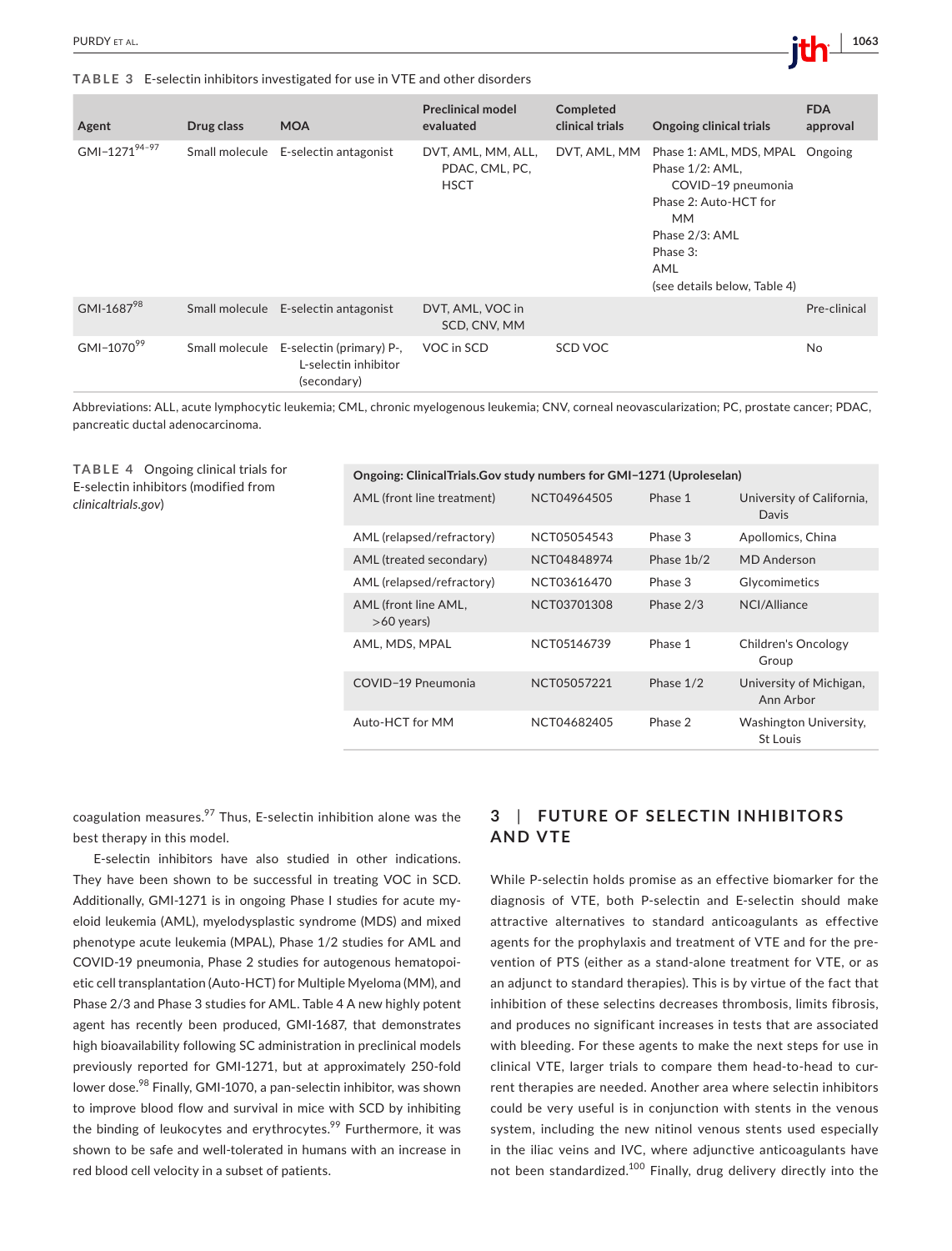**1064 <sup>|</sup>**  PURDY et al.

venous wall or the thrombus, to obtain more targeted therapy to the places where needed, should be pursued. For example, using a selectin inhibitor in conjunction with clot extraction could improve the results of aggressive interventional strategies for DVT, where these interventions have not proven robust enough to suggest them as standard of care therapies. The use of selectin inhibitors could be a great adjunctive therapy to extend the benefits of the "open-vein hypothesis".

#### **ACKNOWLEDGEMENTS**

We thank Robert G. Schaub PhD, and John L. Magnani PhD (Chief Science Officer and Senior Vice President, GlycoMimetics, Inc.) for their review of tables, Lorie Gavulic for Figure 1, and Mary Bergeron for her help with the preparation of the manuscript.

# **CONFLICT OF INTEREST**

All authors have no conflicts of interest.

### **AUTHOR CONTRIBUTIONS**

All authors have contributed to the writing and editing of this manuscript.

# **INFORMED CONSENT**

All the authors have read and approved the submission. Full informed consent was obtained for this article from all the co-authors.

#### **ORCID**

*Megan Purdy* <https://orcid.org/0000-0002-3371-0979> *Andrea Obi* <https://orcid.org/0000-0001-7613-2366> *Daniel Myer[s](https://orcid.org/0000-0002-9684-9492)* <https://orcid.org/0000-0002-9684-9492> *Thomas Wakefield* <https://orcid.org/0000-0001-7362-2634>

# **REFERENCES**

- 1. Heit JA, Cohen A, Anderson FA Jr. Estimated annual number of incident and recurrent, non-fatal and fatal venous thromboembolism (VTE) events in the U.S. *Blood*. 2005;106(11):267a.
- 2. Heit JA, Silverstein MD, Mohr DN, et al. The epidemiology of venous thromboembolism in the community. *Thromb Haemost*. 2001;86(1):452-463.
- 3. Mahan CE, Borrego ME, Woersching AL, et al. Venous thromboembolism: annualised United States models for total, hospitalacquired and preventable costs utilising long-term attack rates. *Thromb Haemost*. 2012;108(2):291-302.
- 4. Yeh CH, Gross PL, Weitz JI. Evolving use of new oral anticoagulants for treatment of venous thromboembolism. *Blood*. 2014;124(7):1020-1028.
- 5. Tepper PG, Mardekian J, Masseria C, et al. Real-world comparison of bleeding risks among non-valvular atrial fibrillation patients prescribed apixaban, dabigatran, or rivaroxaban. *PLoS One*. 2018;13(11):e0205989.
- 6. Anderson I, Cifu AS. Management of bleeding in patients taking oral anticoagulants. *JAMA*. 2018;319(19):2032-2033.
- 7. Vasco B, Villalba JC, Lopez-Jimenez L, et al. Venous thromboembolism in nonagenarians. Findings from the RIETE registry. *Thromb Haemost*. 2009;101(6):1112-1118.
- 8. Crowther MA, Warkentin TE. Bleeding risk and the management of bleeding complications in patients undergoing

anticoagulant therapy: focus on new anticoagulant agents. *Blood*. 2008;111(10):4871-4879.

- 9. Baldwin MJ, Moore HM, Rudarakanchana N, Gohel M, Davies AH. Post-thrombotic syndrome: a clinical review. *J Thromb Haemost*. 2013;11(5):795-805.
- 10. Delis KT, Bountouroglou D, Mansfield AO. Venous claudication in iliofemoral thrombosis: long-term effects on venous hemodynamics, clinical status, and quality of life. *Ann Surg*. 2004;239(1):118-126.
- 11. Matusov Y, Singh I, Yu YR, et al. Chronic thromboembolic pulmonary hypertension: the bedside. *Curr Cardiol Rep*. 2021;23(10):147.
- 12. Varki A. Selectin ligands. *Proc Natl Acad Sci USA*. 1994;91(16):7390-7397.
- 13. Vestweber D, Blanks JE. Mechanisms that regulate the function of the selectins and their ligands. *Physiol Rev*. 1999;79(1):181-213.
- 14. Magnani JL. The discovery, biology, and drug development of sialyl Lea and sialyl Lex. *Arch Biochem Biophys*. 2004;426(2):122-131.
- 15. McEver RP. Selectins: initiators of leucocyte adhesion and signalling at the vascular wall. *Cardiovasc Res*. 2015;107(3):331-339.
- 16. Palabrica T, Lobb R, Furie BC, et al. Leukocyte accumulation promoting fibrin deposition is mediated in vivo by P-selectin on adherent platelets. *Nature*. 1992;359(6398):848-851.
- 17. Agrati C, Sacchi A, Tartaglia E, et al. The role of P-selectin in COVID-19 coagulopathy: an updated review. *Int J Mol Sci*. 2021;22(15):7942.
- 18. Andre P, Hartwell D, Hrachovinova I, Saffaripour S, Wagner DD. Pro-coagulant state resulting from high levels of soluble P-selectin in blood. *Proc Natl Acad Sci USA*. 2000;97(25):13835-13840.
- 19. Celi A, Pellegrini G, Lorenzet R, et al. P-selectin induces the expression of tissue factor on monocytes. *Proc Natl Acad Sci USA*. 1994;91(19):8767-8771.
- 20. Jamaly S, Basavaraj MG, Starikova I, Olsen R, Braekkan SK, Hansen JB. Elevated plasma levels of P-selectin glycoprotein ligand-1 positive microvesicles in patients with unprovoked venous thromboembolism. *J Thromb Haemost*. 2018;16(8):1546-1554.
- 21. Merten M, Thiagarajan P. P-selectin expression on platelets determines size and stability of platelet aggregates. *Circulation*. 2000;102(16):1931-1936.
- 22. Myers DD, Hawley AE, Farris DM, et al. P-selectin and leukocyte microparticles are associated with venous thrombogenesis. *J Vasc Surg*. 2003;38(5):1075-1089.
- 23. Etulain J, Martinod K, Wong SL, Cifuni SM, Schattner M, Wagner DD. P-selectin promotes neutrophil extracellular trap formation in mice. *Blood*. 2015;126(2):242-246.
- 24. Yago T, Liu Z, Ahamed J, McEver RP. Cooperative PSGL-1 and CXCR2 signaling in neutrophils promotes deep vein thrombosis in mice. *Blood*. 2018;132(13):1426-1437.
- 25. Obi AT, Andraska E, Kanthi Y, et al. Gram-negative pneumonia alters large-vein cell-adhesion molecule profile and potentiates experimental stasis venous thrombosis. *J Vasc Res*. 2016;53(3–4):186-195.
- 26. Obi AT, Andraska E, Kanthi Y, et al. Endotoxaemia-augmented murine venous thrombosis is dependent on TLR-4 and ICAM-1, and potentiated by neutropenia. *Thromb Haemost*. 2017;117(2):339-348.
- 27. Panicker SR, Mehta-D'souza P, Zhang N, Klopocki AG, Shao B, McEver RP. Circulating soluble P-selectin must dimerize to promote inflammation and coagulation in mice. *Blood*. 2017;130(2):181-191.
- 28. Morikis VA, Hernandez AA, Magnani JL, Sperandio M, Simon SI. Targeting neutrophil adhesive events to address vaso-occlusive crisis in sickle cell patients. *Front Immunol*. 2021;12:663886.
- 29. Vandy FC, Stabler C, Eliassen AM, et al. Soluble P-selectin for the diagnosis of lower extremity deep venous thrombosis. *J Vasc Surg Venous Lymphat Disord*. 2013;1(2):117-1125.
- 30. Ramacciotti E, Blackburn S, Hawley AE, et al. Evaluation of soluble P-selectin as a marker for the diagnosis of deep venous thrombosis. *Clin Appl Thromb Hemost*. 2011;17(4):425-431.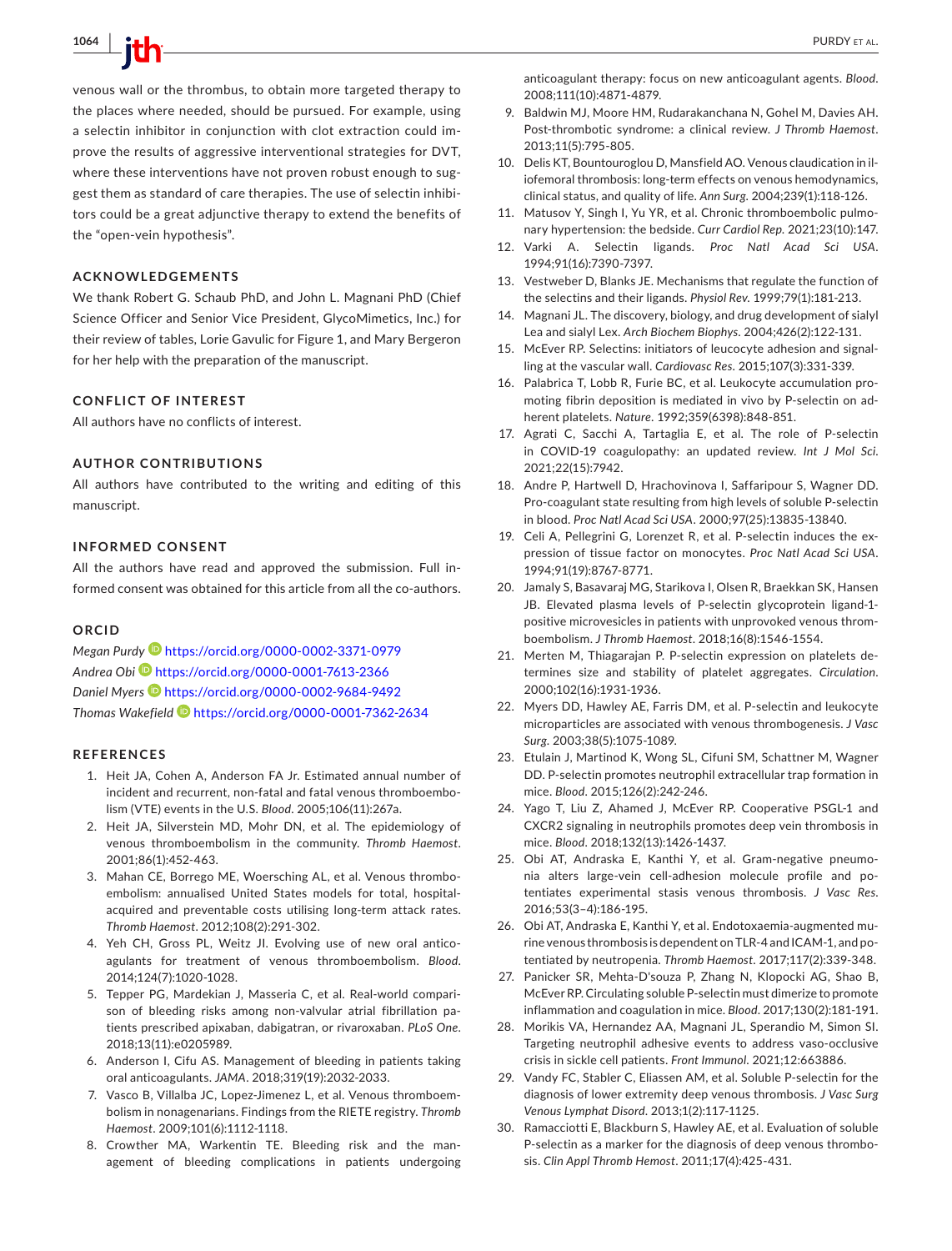- 31. Antonopoulos CN, Sfyroeras GS, Kakisis JD, Moulakakis KG, Liapis CD. The role of soluble P selectin in the diagnosis of venous thromboembolism. *Thromb Res*. 2014;133(1):17-24.
- 32. Gremmel T, Ay C, Seidinger D, Pabinger I, Panzer S, Koppensteiner R. Soluble p-selectin, D-dimer, and high-sensitivity C-reactive protein after acute deep vein thrombosis of the lower limb. *J Vasc Surg*. 2011;54(6 Suppl):48S-55S.
- 33. Kyrle PA, Hron G, Eichinger S, Wagner O. Circulating P-selectin and the risk of recurrent venous thromboembolism. *Thromb Haemost*. 2007;97(6):880-883.
- 34. Hisada Y, Mackman N. Cancer-associated pathways and biomarkers of venous thrombosis. *Blood*. 2017;130(13):1499-1506.
- 35. Castellon Rubio VE, Segura PP, Munoz A, Farre AL, Ruiz LC, Lorente JA. High plasma levels of soluble P-Selectin and factor VIII predict venous thromboembolism in non-small cell lung cancer patients: the Thrombo-Nsclc risk score. *Thromb Res*. 2020;196:349-354.
- 36. Ay C, Simanek R, Vormittag R, et al. High plasma levels of soluble P-selectin are predictive of venous thromboembolism in cancer patients: results from the Vienna cancer and thrombosis study (CATS). *Blood*. 2008;112(7):2703-2708.
- 37. Samuelson Bannow BT, Konkle BA. Laboratory biomarkers for venous thromboembolism risk in patients with hematologic malignancies: a review. *Thromb Res*. 2018;163:138-145.
- 38. Srisuwananukorn A, Raslan R, Zhang X, et al. Clinical, laboratory, and genetic risk factors for thrombosis in sickle cell disease. *Blood Adv*. 2020;4(9):1978-1986.
- 39. Lizarralde-Iragorri MA, Shet AS. Sickle cell disease: a paradigm for venous thrombosis pathophysiology. *Int J Mol Sci*. 2020;21(15):5279.
- 40. Musselwhite LW, Sheikh V, Norton TD, et al. Markers of endothelial dysfunction, coagulation and tissue fibrosis independently predict venous thromboembolism in HIV. *AIDS*. 2011;25(6):787-795.
- 41. Nishimura S, Manabe I, Nagasaki M, et al. In vivo imaging in mice reveals local cell dynamics and inflammation in obese adipose tissue. *J Clin Invest*. 2008;118(2):710-721.
- 42. Zhu D, Xu Z, Liu T, Li Y. Soluble P-selectin levels in patients with obstructive sleep apnea: a systematic review and meta-analysis. *Eur Arch Otorhinolaryngol*. 2021;278(12):4633-4644.
- 43. Comer SP, Cullivan S, Szklanna PB, et al. COVID-19 induces a hyperactive phenotype in circulating platelets. *PLoS Biol*. 2021;19(2):e3001109.
- 44. Myers DD Jr, Rectenwald JE, Bedard PW, et al. Decreased venous thrombosis with an oral inhibitor of P selectin. *J Vasc Surg*. 2005;42(2):329-336.
- 45. Wakefield TW, Strieter RM, Schaub R, et al. Venous thrombosis prophylaxis by inflammatory inhibition without anticoagulation therapy. *J Vasc Surg*. 2000;31(2):309-324.
- 46. Myers DD Jr, Schaub R, Wrobleski SK, et al. P-selectin antagonism causes dose-dependent venous thrombosis inhibition. *Thromb Haemost*. 2001;85(3):423-429.
- 47. Myers D, Wrobleski S, Londy F, et al. New and effective treatment of experimentally induced venous thrombosis with antiinflammatory rPSGL-Ig. *Thromb Haemost*. 2002;87(3):374-382.
- 48. Meier TR, Myers DD Jr, Wrobleski SK, et al. Prophylactic P-selectin inhibition with PSI-421 promotes resolution of venous thrombosis without anticoagulation. *Thromb Haemost*. 2008;99(2):343-351.
- 49. Myers DD Jr, Wrobleski SK, Longo C, et al. Resolution of venous thrombosis using a novel oral small-molecule inhibitor of P-selectin (PSI-697) without anticoagulation. *Thromb Haemost*. 2007;97(3):400-407.
- 50. Ramacciotti E, Myers DD Jr, Wrobleski SK, et al. P-selectin/ PSGL-1 inhibitors versus enoxaparin in the resolution of venous thrombosis: a meta-analysis. *Thromb Res*. 2010;125(4):e138-e142.
- 51. Diaz JA, Wrobleski SK, Alvarado CM, et al. P-selectin inhibition therapeutically promotes thrombus resolution and prevents vein wall

fibrosis better than enoxaparin and an inhibitor to von Willebrand factor. *Arterioscler Thromb Vasc Biol*. 2015;35(4):829-837.

- 52. Banu N, Avraham S, Avraham HK. P-selectin, and not E-selectin, negatively regulates murine megakaryocytopoiesis. *J Immunol*. 2002;169(8):4579-4585.
- 53. Subramaniam M, Frenette PS, Saffaripour S, Johnson RC, Hynes RO, Wagner DD. Defects in hemostasis in P-selectin-deficient mice. *Blood*. 1996;87(4):1238-1242.
- 54. Wong DJ, Park DD, Park SS, et al. A PSGL-1 glycomimetic reduces thrombus burden without affecting hemostasis. *Blood*. 2021;138(13):1182-1193.
- 55. Evangelista V, Manarini S, Sideri R, et al. Platelet/polymorphonuclear leukocyte interaction: P-selectin triggers protein-tyrosine phosphorylation-dependent CD11b/CD18 adhesion: role of PSGL-1 as a signaling molecule. *Blood*. 1999;93(3):876-885.
- 56. Gross PL. A long-half-life, high-affinity P-selectin inhibitor. *Blood*. 2021;138(13):1096-1097.
- 57. Japp AG, Chelliah R, Tattersall L, et al. Effect of PSI-697, a novel P-selectin inhibitor, on platelet-monocyte aggregate formation in humans. *J Am Heart Assoc*. 2013;2(1):e006007.
- 58. Chelliah R, Lucking AJ, Tattersall L, et al. P-selectin antagonism reduces thrombus formation in humans. *J Thromb Haemost*. 2009;7(11):1915-1919.
- 59. Jasuja R, Hett SP, Kaila N, Pittman D. Effect of PSI697, a small molecule inhibitor of P-selectin, in the townes model of sickle cell disease. *Blood*. 2015;126(23):3391.
- 60. Bedard PW, Clerin V, Sushkova N, et al. Characterization of the novel P-selectin inhibitor PSI-697 [2-(4-chlorobenzyl)-3-hydroxy -7,8,9,10-tetrahydrobenzo[h] quinoline-4-carboxylic acid] in vitro and in rodent models of vascular inflammation and thrombosis. *J Pharmacol Exp Ther*. 2008;324(2):497-506.
- 61. Kumar A, Villani MP, Patel UK, Keith JC Jr, Schaub RG. Recombinant soluble form of PSGL-1 accelerates thrombolysis and prevents reocclusion in a porcine model. *Circulation*. 1999;99(10):1363-1369.
- 62. Bienvenu JG, Tanguay JF, Theoret JF, Kumar A, Schaub RG, Merhi Y. Recombinant soluble p-selectin glycoprotein ligand-1-Ig reduces restenosis through inhibition of platelet-neutrophil adhesion after double angioplasty in swine. *Circulation*. 2001;103(8):1128-1134.
- 63. Wang K, Zhou X, Zhou Z, et al. Recombinant soluble P-selectin glycoprotein ligand-Ig (rPSGL-Ig) attenuates infarct size and myeloperoxidase activity in a canine model of ischemia-reperfusion. *Thromb Haemost*. 2002;88(1):149-154.
- 64. Tanguay J-F, Krucoff MW, Gibbons RJ, et al. Efficacy of a novel P-selectin antagonist, rPSGL-Ig for reperfusion therapy in acute myocardial infarction: the RAPSODY trial. *J Am Coll Cardiol*. 2003;41:404-405.
- 65. Mertens P, Maes A, Nuyts J, et al. Recombinant P-selectin glycoprotein ligand-immunoglobulin, a P-selectin antagonist, as an adjunct to thrombolysis in acute myocardial infarction. The Pselectin antagonist limiting myonecrosis (PSALM) trial. *Am Heart J*. 2006;152(1):125.e1-125.e8.
- 66. Busuttil RW, Lipshutz GS, Kupiec-Weglinski JW, et al. rPSGL-Ig for improvement of early liver allograft function: a double-blind, placebo-controlled, single-center phase II study. *Am J Transplant*. 2011;11(4):786-797.
- 67. Gutsaeva DR, Parkerson JB, Yerigenahally SD, et al. Inhibition of cell adhesion by anti-P-selectin aptamer: a new potential therapeutic agent for sickle cell disease. *Blood*. 2011;117(2):727-735.
- 68. Schmitt C, Abt M, Ciorciaro C, et al. First-in-man study with inclacumab, a human monoclonal antibody against P-selectin. *J Cardiovasc Pharmacol*. 2015;65(6):611-619.
- 69. Kling D, Stucki C, Kronenberg S, et al. Pharmacological control of platelet-leukocyte interactions by the human anti-P-selectin antibody inclacumab–preclinical and clinical studies. *Thromb Res*. 2013;131(5):401-410.